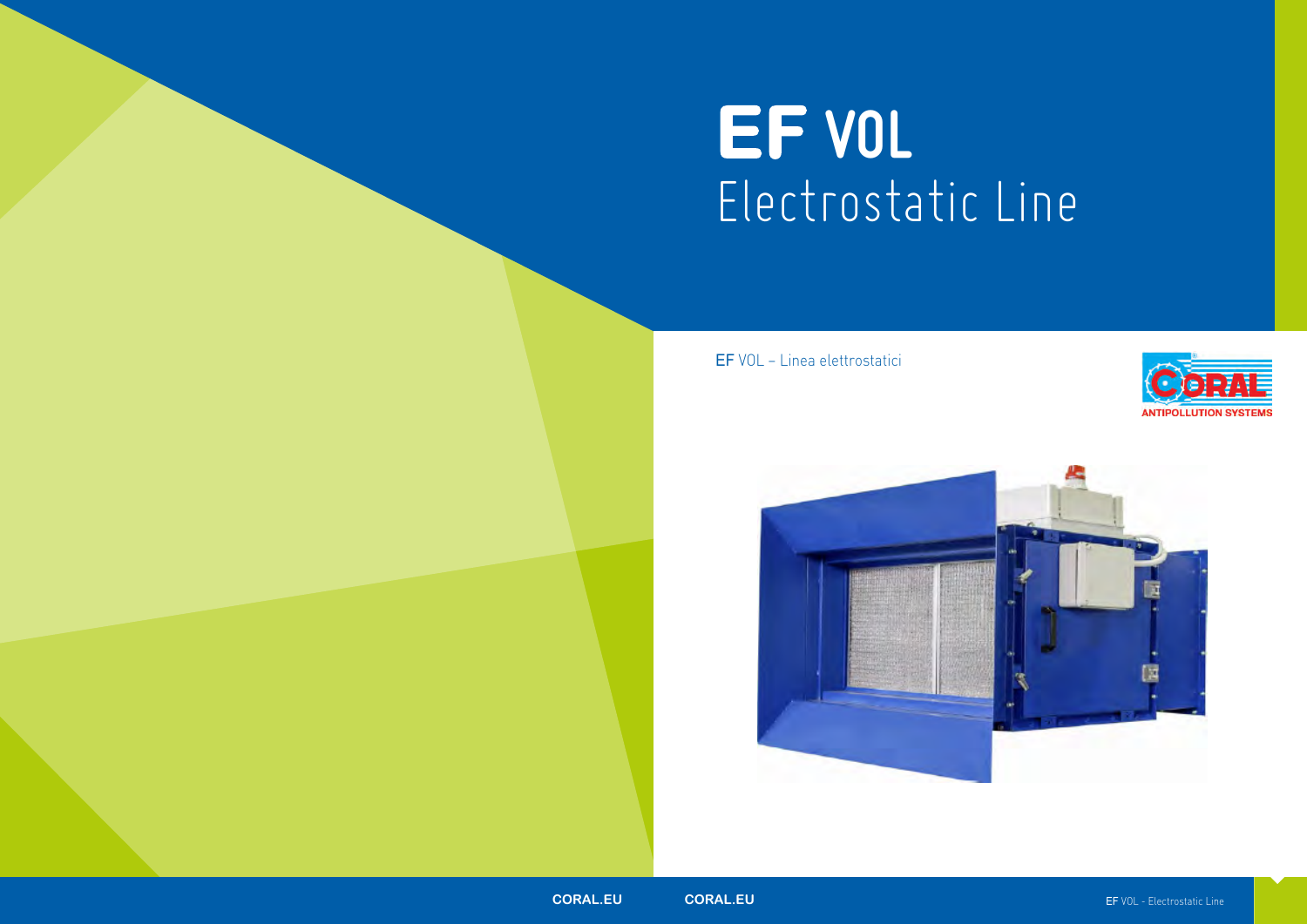

### N<br>X<br>X



#### **.**

Electrostatic filters "EF-VOL" are designed for providing a free electrostatic air filtration, so without the installation of a suction system.

If an industrial area is affected by a problem of generalised pollution. that affects the entire structure or a considerable part of it, it is both technically and economically convenient intervening with a filtration that covers the volume of the entire polluted area (form this derives the name of the model).

If it is not possible installing capillary filtration systems or if it is necessary improving the efficiency of a centralized system, the use of "EF-VOL" filters becomes indispensable. Those filters are suitable for pollutants like welding fumes, processing fumes, powder and oil mists of various origins.

"EF-VOL" electrostatic filters are constructed with a strong structure of bent sheet metal, suitable for the suspended installation; the height from the ground can vary, according to the consistency and th e density of the pollutants, from 3 to 5 meters.

The units are equipped with a convevor (for the air inlet); a suction fan with baffles for the correct addressing of air in outlet; a control panel separated from the unit for an easy installation of the unit into the structure; an electric panel placed on the machine with a red light that signals the anomalies (well visible also from a big distance).

The height from the ground for the installation of the volumetric should be calculated according to the type of pollutant and the structure of the building.

#### **FEATURES**

Electrostatic filters ensure the purification of the air from polluting elements like fumes, dusts, oil mists, welding and processing fumes. Those pollutants can have granulometry with values that vary from 10 to 0,01 micron.

The flow resistance of the electrostatic filter can vary from 40 Pascal (filter clean) to 80 Pascal (filter dirty).

The inlet concentration of the pollutant can be up to 50 mg/m. the temperature of the fluid must not exceed 60°C and the relative humidity can vary from 20% to 99%.

## H R

#### **PRODOTTO**

Le unità della Linea Elettrostatici, modello «EF VOL» sono studiate ner consentire una filtrazione elettrostatica dell'aria a schema libero quindi senza l'installazione di impianti di aspirazione.

#### **OPERATING PRINCIPLE**

The polluted particles contained within the gaseous flow, passing through the ionising section, are charged with unipolar electricity (thanks to the tungsten wires fed with 10 kV direct current suspended between electrodes connected to the ground).

In the following collecting section (composed by pure aluminium plates fed with 5Kv current, alternated with plates connected to the ground) the particles are repelled by the plates fed to the plates connected to the ground.

> $\rightarrow$  AMS Local: each single machine has its own AMS alphanumeric;

 $\rightarrow$  AMS Centralized: there is a centralized touch screen with all the graphic monitoring functions for more than one machines.

L'Automatic Monitoring System (A.M.S.) è un dispositivo elettronico di controllo e comando dell'unità filtrante con possibilità di interfaccia wireless per la gestione da remoto. Disponibile in due diverse soluzioni per i modelli AR VOL:

Those last plates have the function to catch the polluting particles present in the fluid. The polluting particles kept in the filter must be periodically removed with simple maintenance operations.

 $\bullet$ 

**Leisen** Ė

> $\rightarrow$  A.M.S. Locale: ogni macchina ha il proprio sistema di monitoraggio alfanumerico;

> > A.M.S. Centralizzato: è presente un touch screen centralizzato per il monitoraggio grafico delle funzioni di più macchine.

Se, all'interno di strutture industriali, si è in presenza di problematiche di inquinamento generalizzato, cioè che riguardano l'intera struttura o una parte considerevole di essa, risulta conveniente sia dal punto di vista tecnico che economico intervenire con una filtrazione che copra il volume dell'intera zona inquinata.

Qualora non sia possibile installare impianti di filtrazione capillare,<br>conure quando ci sia la necessità di rifinire e migliorare l'efficienza di un impianto centralizzato, l'uso dei filtri «EF VOL» diventa indispensabile. Il filtro è idoneo per: fumi di saldatura, fumi da lavorazioni meccaniche, polveri e nebbie oleose di varia provenienza.

I filtri della Linea Elettrostatici, modello «EF VOL», si presentano con sospesa; l'altezza da terra può variare in funzione della consistenza e densità dell'inquinante, tra i 3 ed i 5 metri.

I gruppi sono dotati di convogliatore dell'aria in entrata, motore di aspirazione completo di deflettori per il corretto indirizzo dell'aria in uscita, quadro elettrico di comando separato dall'unità per un più agevole posizionamento all'interno della struttura industriale, quadro <sup>-</sup>elettrico a bordo macchina dotato di luce rossa di segnalazione anomalia (ben visibile anche da lontano).

L'altezza da terra per la posizione dell'unità volumetrica deve essere calcolata in funzione della tipologia di inquinante da filtrare ed in relazione della tipologia di struttura dell'edificio.

#### **CARATTERISTICHE**

I filtri elettrostatici assicurano la purificazione dell'aria da elementi inguinanti quali fumi, pulviscoli, prodotti da lavorazioni di saldatura. nebbie oleose generate da procedimenti industriali. Tali inquinanti possono avere granulometrie con valori variabili da 10 a 0,01 micron.

La perdita di carico del filtro elettrostatico può variare dai 40 Pascal (filtro pulito) a 80 Pascal (filtro sporco).

La concentrazione di inquinante in ingresso può arrivare sino a 50 m g/m<sup>3</sup>. La temperatura del fluido non deve superare i 60° Č e l'umidità relativa può variare dal 20% al 99%.

#### **FUNZIONAMENTO**

Le particelle di inquinante contenutenelflusso gassoso, attraversando la sezione ionizzante, si caricano di elettricità unipolare (grazie ai fili in tungsteno alimentati a 10 kV in corrente continua sospesi tra elettrodi collegati a terra).

Nella successiva sezione collettrice (costituita da piastre in alluminio puro, alimentate a 5 kV in corrente continua alternate con piastre collegate a terra) le particelle vengono respinte dalle piastre alimentate verso le altre collegate a terra.

Queste ultime piastre hanno la funzione «captatrice» delle particelle inquinanti presenti nel fluido. Le particelle di inquinante trattenute dal filtro devono essere periodicamente rimosse mediante semplici operazioni di manutenzione ordinaria.

#### **AUTOMATIC MONITORING SYSTEM**

The Automatic Monitoring System (AMS) is an electronic control device which allows to manage the filtering unit. Available with remote access and in two different versions for the models AR VOL:

#### **AUTOMATIC MONITORING**



Ionizing cell Cella ionizzante